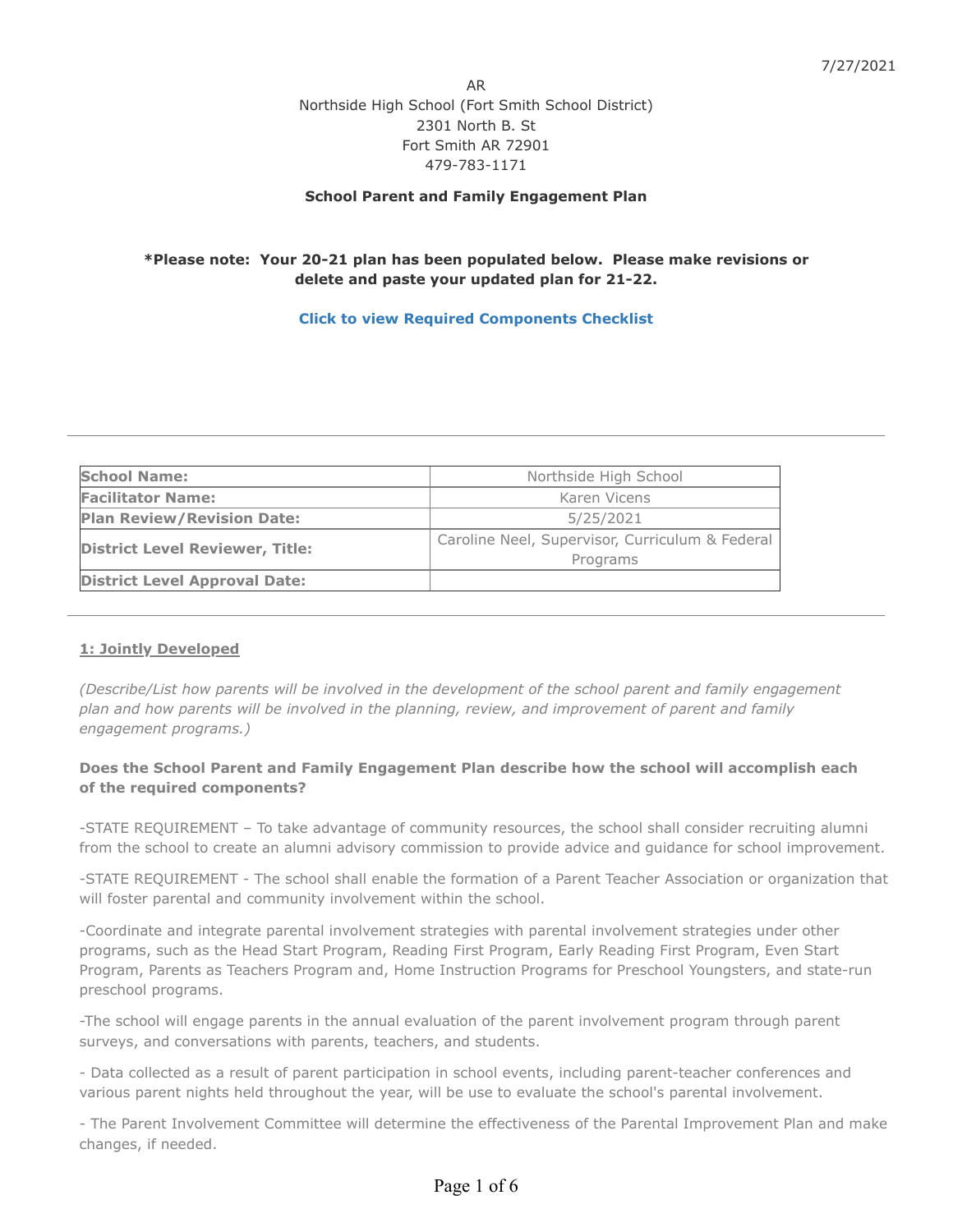- Suggestions and recommendations from parents and teachers which are collected from surveys distributed via our digital newsletter, Northside's website, Naviance, and others, will be considered to increase parent involvement endeavors.

STATE REQUIREMENT – Sponsor seminars to inform the parents of high school students about how to be involved in the decisions affecting course selection, career planning, and preparation for post-secondary opportunities.

## **2: Annual Title I Meeting**

*(Describe/List when (provide the month/year or month/day/year) the school will hold the Annual Title I meeting to inform parents of the requirements of Title I and the school's participation as well as the parents' rights to be involved. The Annual Title I meeting should not be used to ask for parent input, but provided as an opportunity to disseminate information and distribute copies of the revised parent and family engagement policy.)*

## **Does the School Parent and Family Engagement Plan describe how the school will accomplish each of the required components?**

Northside High School will hold its annual Tittle 1 meeting in April of 2022 to inform the parents of current and incoming students of the the school's participation in the Title 1 program which ensures that all children have a fair, equal, and significant opportunity to obtain a high-quality education.

This meeting also informs parents of ways in which they can be involved and how to access the school's Parent and Family Engagement Plan.

#### **3: Communications**

*(Describe/List how the parent and family engagement policy will be distributed to parents and how the school is going to communicate with parents including information about how the school will provide information related to school and parent programs, meetings, and other activities to parents in a format, to the extent practicable, and in a language that parents can understand.)*

## **Does the School Parent and Family Engagement Plan describe how the school will accomplish each of the required components?**

Northside High School website is www.fortsmithschools.org/northside

Teacher email addresses may be accessed through the NHS website

Teacher's use various communication tools: Google Classroom, Schoology, Naviance, and Gmail, and Google text, and Calendly.

The school will distribute a quarterly newsletter to parents that is developed with participation of the parent school organization, principal, staff and parent volunteers. It includes school news, a calendar of school activities, and parenting tips related to school achievement such as homework tips, organizational skills, and study skills.

Social Media (Facebook, Twitter, Instagram, YouTube live or on-demand)

Counseling Center may be accessed through the NHS website

School handbook, school calendar, school newspaper, course syllabus resources are sent home with each student.

Home Access Center (HAC/gradebook) for parents to view students' academic progress and Schoology

Bilingual parent liaisons

Two parent teacher conferences (Fall-Spring)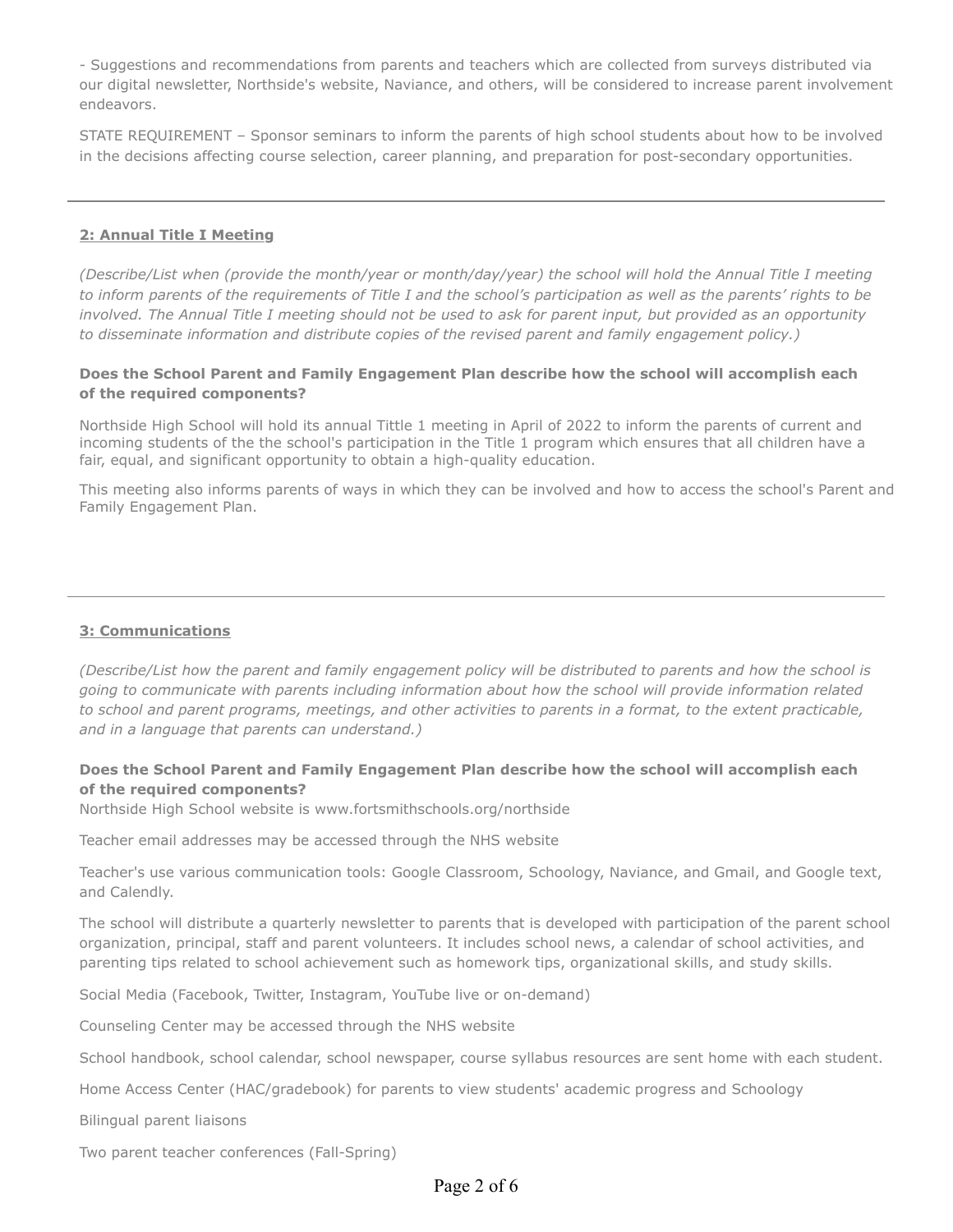Four PTSA meetings open to all parents, teachers, students, administrators

Transition Informational Meeting for parents - July 28th, 2021. This meeting will be for all new students to Northside.

An Open House will be scheduled in August to inform parents of general school procedures and guidelines, student schedules, and how to communicate with teachers.

Fall Parent/Teacher Conferences in October will be held. Parents are encouraged to meet with their students' teachers for academic progress and to schedule formal meetings as needed. Report cards are distributed. Counselors' and translators are available. PTSA is involved with providing opportunities for membership and spirit items to purchase

Senior Parent Night will be scheduled in September - Parents and senior students will learn how to access their Naviance account to search for scholarships, FAFSA, ACT and other vital information necessary for their college and career planning.

Spring Parent/Teacher Conferences will be held in March. Third quarter progress reports will be available. Parents will review and sign for their students, schedule for the following year and make changes. Counselors and translators are available.

Cafecitos – These are small-group meetings for our Hispanic parents that are conducted in their native language. These meetings cover general information about school and also about post-secondary opportunities for our students.

#### **4: School-Parent Compact**

*(Describe/List the process the schools will follow to jointly develop with parents a school-parent compact.)*

## **Does the School Parent and Family Engagement Plan describe how the school will accomplish each of the required components?**

School staff, parents, and students will develop a school-parent-student compact which will outline how parents, teachers and students share the responsibility for improving student academic achievement. The school and parents will build a partnership to help students achieve the state's high academic standards. All stakeholders will sign the compact which is located in the Student Handbook.

Handbooks are distributed to every student at the beginning of school and signatures are required and returned

#### **5: Reservation of Funds**

*(If the district receives more than \$500,000 in Title I allocation, then it must reserve 1 percent for parent and family engagement activities. A minimum of 90% of that 1% must go to the schools, with priority given to high-need schools. If the school is allocated a percentage of the 1 percent, describe/list how the school will share with parents the budget for parent and family engagement activities and programs and how parents will be involved in providing input into how the funds are used.)*

## **Does the School Parent and Family Engagement Plan describe how the school will accomplish each of the required components?**

Northside's Parent Involvement Committe will meet with Northside's PTSA board members to gather input and suggestions on activities, programs, and resources that could be beneficial to our students and parents. Data collected from parent surveys, and conversations with parents, teachers, and students will also be used to determine how to spend Title 1 allocations for parental involvement.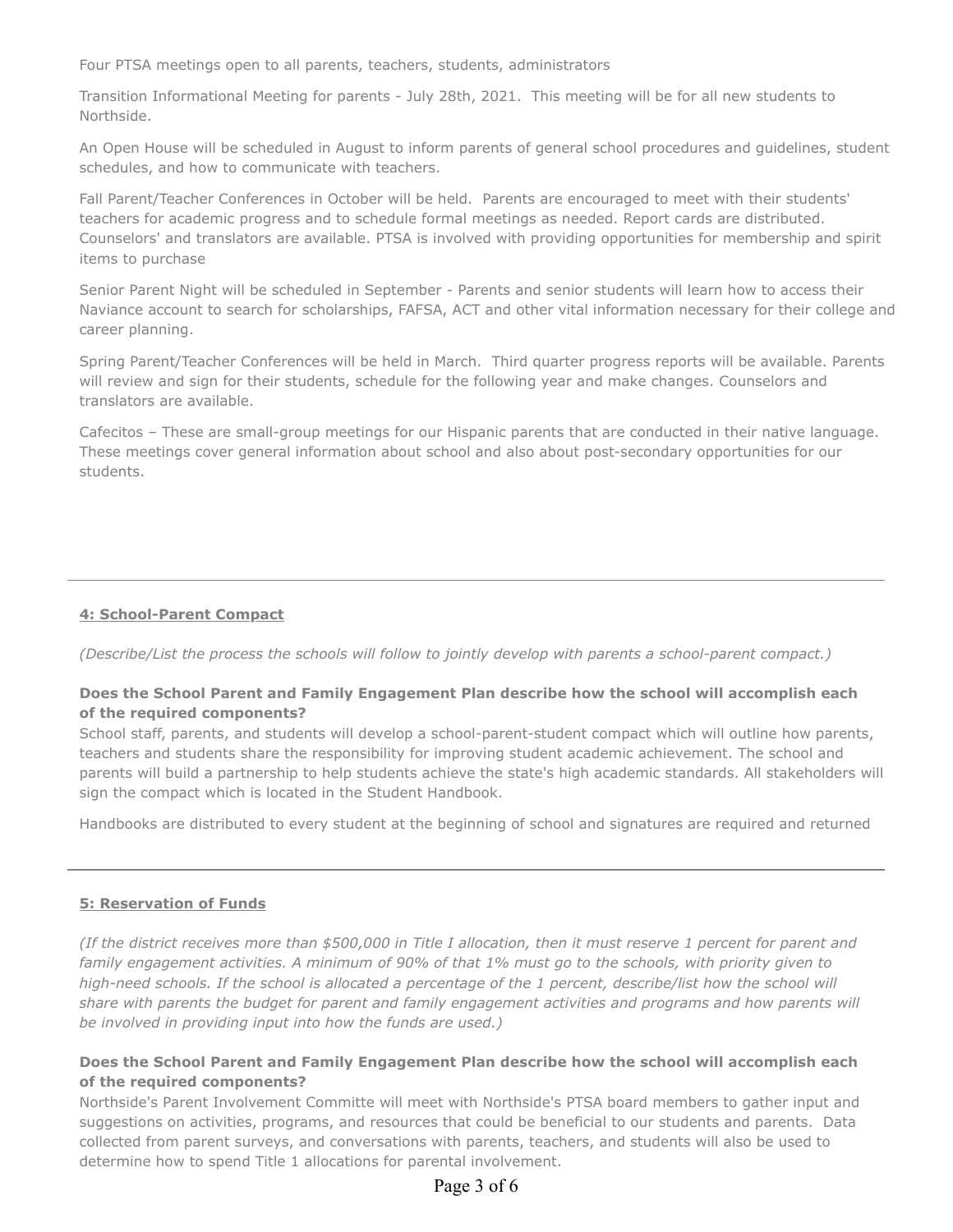#### **6: Coordination of Services**

*(Describe/List how the district and/or school will coordinate with other organizations, businesses, and community partners to provide additional supports and resources to families.)*

## **Does the School Parent and Family Engagement Plan describe how the school will accomplish each of the required components?**

- The Parent and Family Engagement committee will meet with the PTSA to coordinate volunteer opportunities for our parents and collaborate on ways to disseminate information to parents.

- The Fort Smith Library shares their resources with Northside's Media Center and its staff on programs that supplement our students' learning opportunities.

- Collaboration with Perspective Behavioral Services to provide mental health support and services to students and their families.

- The athletic department at Northside hosts parent nights for various sports to provide support to all athletes and their parents. The format of these parent nights will be determined as the time gets closer.

- Various churches from our community provide food to our students families.
- The Children's League provides resources to families for clothing and hygiene products.
- Northside High School has strong relationships with local business through our Partners in Education program.

#### **7: Building Capacity of Parents**

*(Describe/List activities, such as workshops, conferences, classes, online resources, Academic Parent-Teacher Team meetings, and any equipment or other materials that may be necessary to support parents in helping their student's academic success.)*

## **Does the School Parent and Family Engagement Plan describe how the school will accomplish each of the required components?**

Northside High School website is www.fortsmithschools.org/northside

Teacher email addresses may be accessed through the NHS website

Teacher's use various communication tools: Google Classroom, Schoology, Google text

The school will distribute a quarterly newsletter to parents that is developed with participation of the parent school organization, principal, staff and parent volunteers. It includes school news, a calendar of school activities, and parenting tips related to school achievement such as homework tips, organizational skills, and study skills.

Social Media (Facebook, Twitter, Instagram, YouTube live or on-demand)

School handbook, school calendar, school newspaper, course syllabus resources are sent home with each student

Home Access Center (HAC/gradebook) for parents to view students' academic progress

Bilingual parent liaisons

Two parent teacher conferences (Fall-Spring)

Four PTSA meetings open to all parents, teachers, students, administrators

Northside provides a paper list of volunteer opportunities in the registration packet that goes home each year with

# Page 4 of 6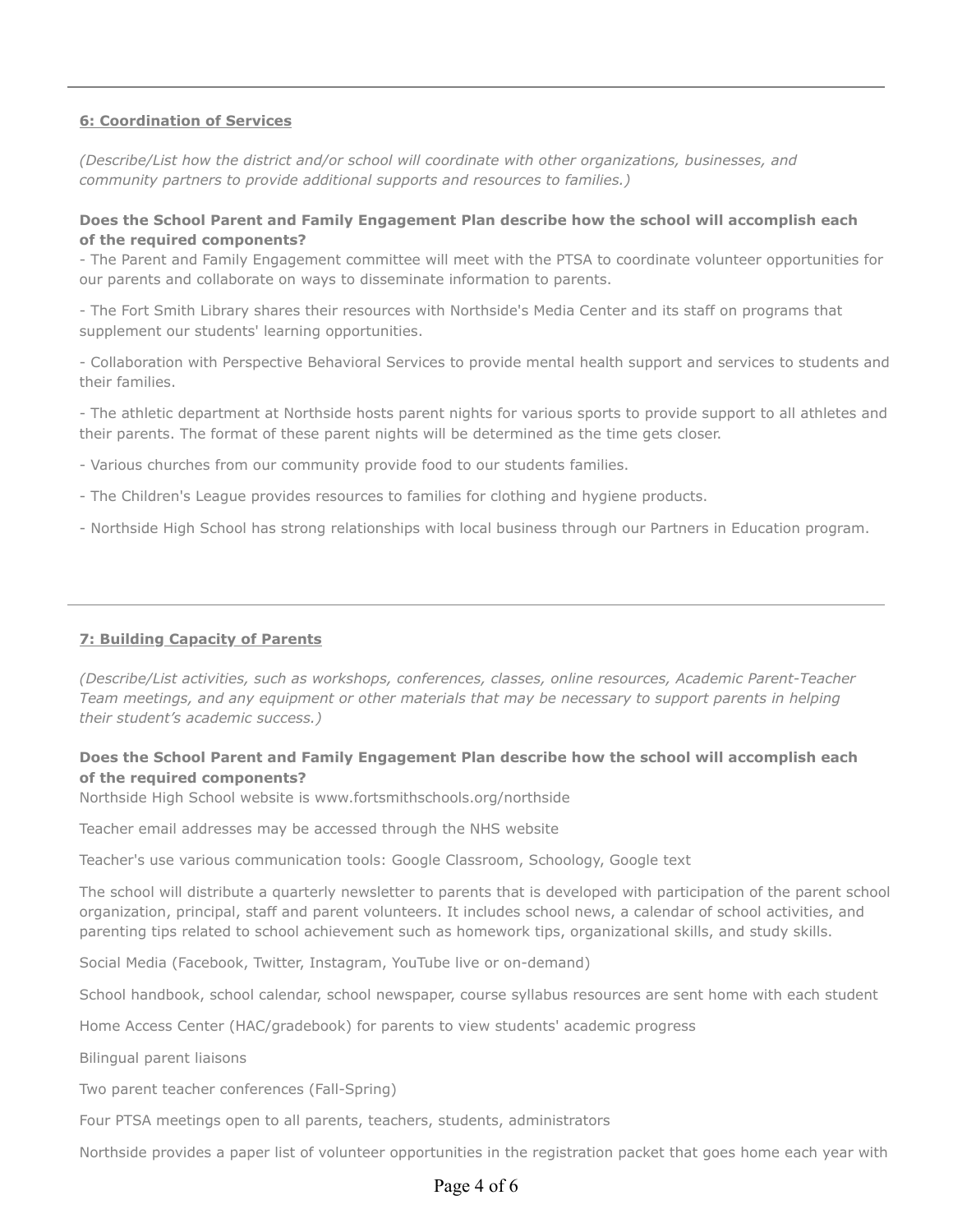#### every student

PTSA offers sign up opportunities on their Facebook and twitter pages

Athletic and music Booster clubs provide volunteer opportunities

STATE REQUIREMENT – Provide instruction to a parent on how to incorporate developmentally appropriate learning activities in the home environment, including without limitation: role play and demonstration by trained volunteer, the use of and access to the Department of Education website tools for parents, assistance with nutritional meal planning and preparation and other strategies or curricula developed or acquired by the school district for at-home parental instruction approved by the Department of Education.

STATE REQUIREMENT (Staff Development) The State Board of Education's Standards for Accreditation of Arkansas Public Schools and School Districts shall require no fewer than two (2) hours of professional development for teachers designed to enhance the understand of effective parental involvement strategies. No fewer than three (3) hours of professional development for administrators designed to enhance understanding of effective parent involvement strategies and the importance of administrative leadership in setting expectations and creating a climate conducive to parental participation

STATE REQUIREMENT - The school will distributed Informational packets each year that includes a copy of the school's parental involvement plan, survey for volunteer interests, recommended roles for parents/ teachers/students and school, suggestions of ways parents can become involved in their child's education, parental involvement activities planned for the current school year and information about the system that will be used to allow parents and teachers to communicate (notes, phone calls, e-mail…).

STATE REQUIREMENT - To promote and support responsible parenting, the school shall, as funds are available: Purchase parenting books, magazines, and other informative materials regarding responsible parenting through the school library, advertise the current selection, and give parents the opportunity to borrow the materials for review.

STATE REQUIREMENT – Include in the school's policy handbook the school's process for resolving parental concerns, including how to define a problem, whom to approach first, and how to develop solutions.

STATE REQUIREMENT – The principal of each school in a school district shall designate (1) certified staff member who is willing to serve as a parent facilitator.

Northside's website provides a digital parent resource center.

Northside's social worker will may home visits and provide parents with available resources based on circumstance and need.

## **8: Building Capacity of School Staff**

*(Describe/List activities such as workshops, conferences, trainings, webinars, online resources, and Academic Parent-Teacher Team meetings that will be used with school staff to build their capacity to work with parents as equal partners. Describe/List methods of parents' assistance for building staff capacity. Describe/List actions the school will take to provide other reasonable support for parent and family engagement activities.)*

## **Does the School Parent and Family Engagement Plan describe how the school will accomplish each of the required components?**

- Northside teachers have access to I.D.E.A.S. training, which include courses related to parent and family engagement. Some of these courses are:

**PIB18054 is "Family and Community Engagement: Inviting Caregivers and Community Partners into School"**

**PIG16079 is "The Arkansas Guide for Promoting Family Engagement through Age Eight"**

**PIC14447 is "The Six Components of Parental Involvement for Teachers"**